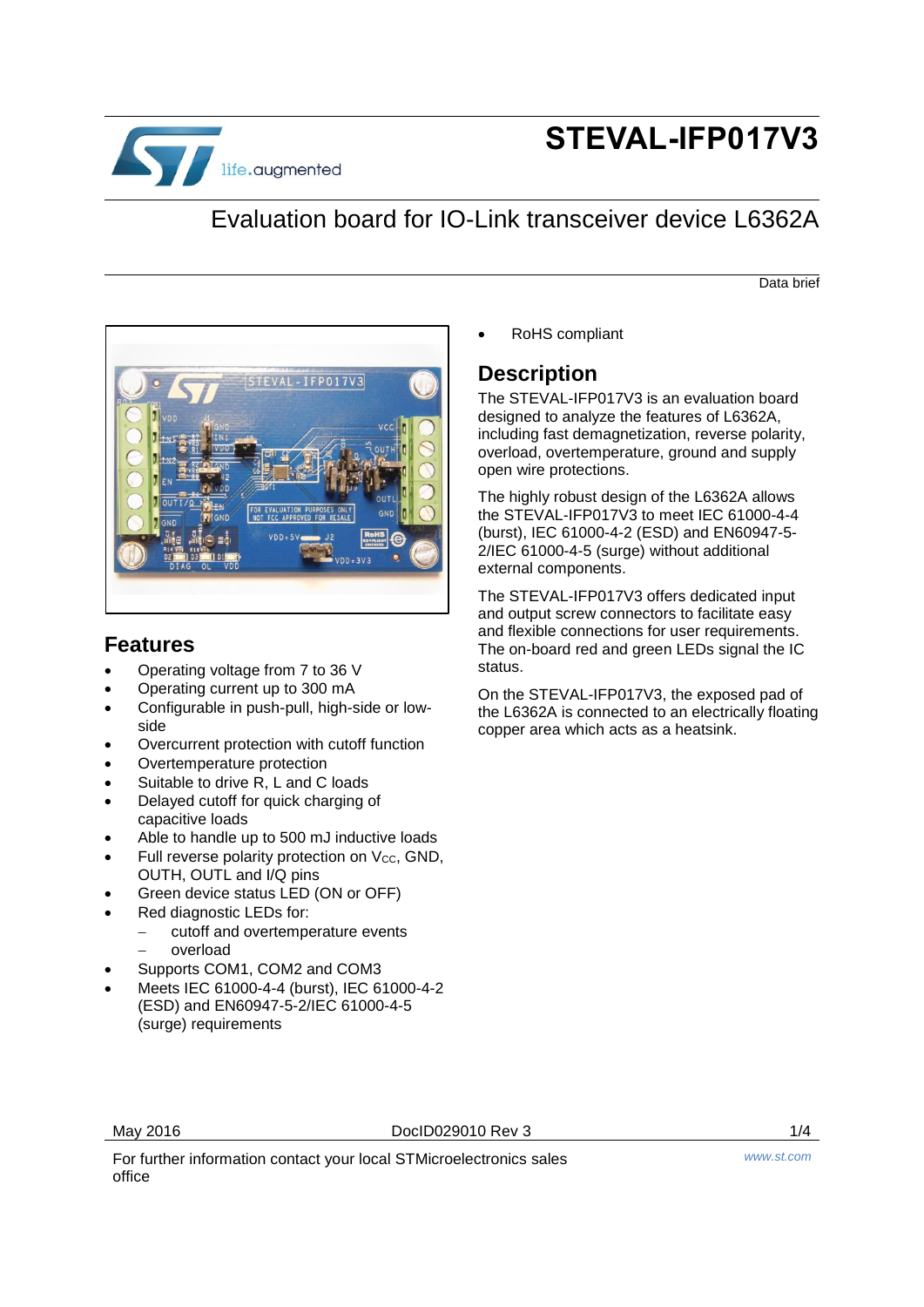## **1 Schematic diagram**



**Figure 1: STEVAL-IFP017V3 circuit schematic**

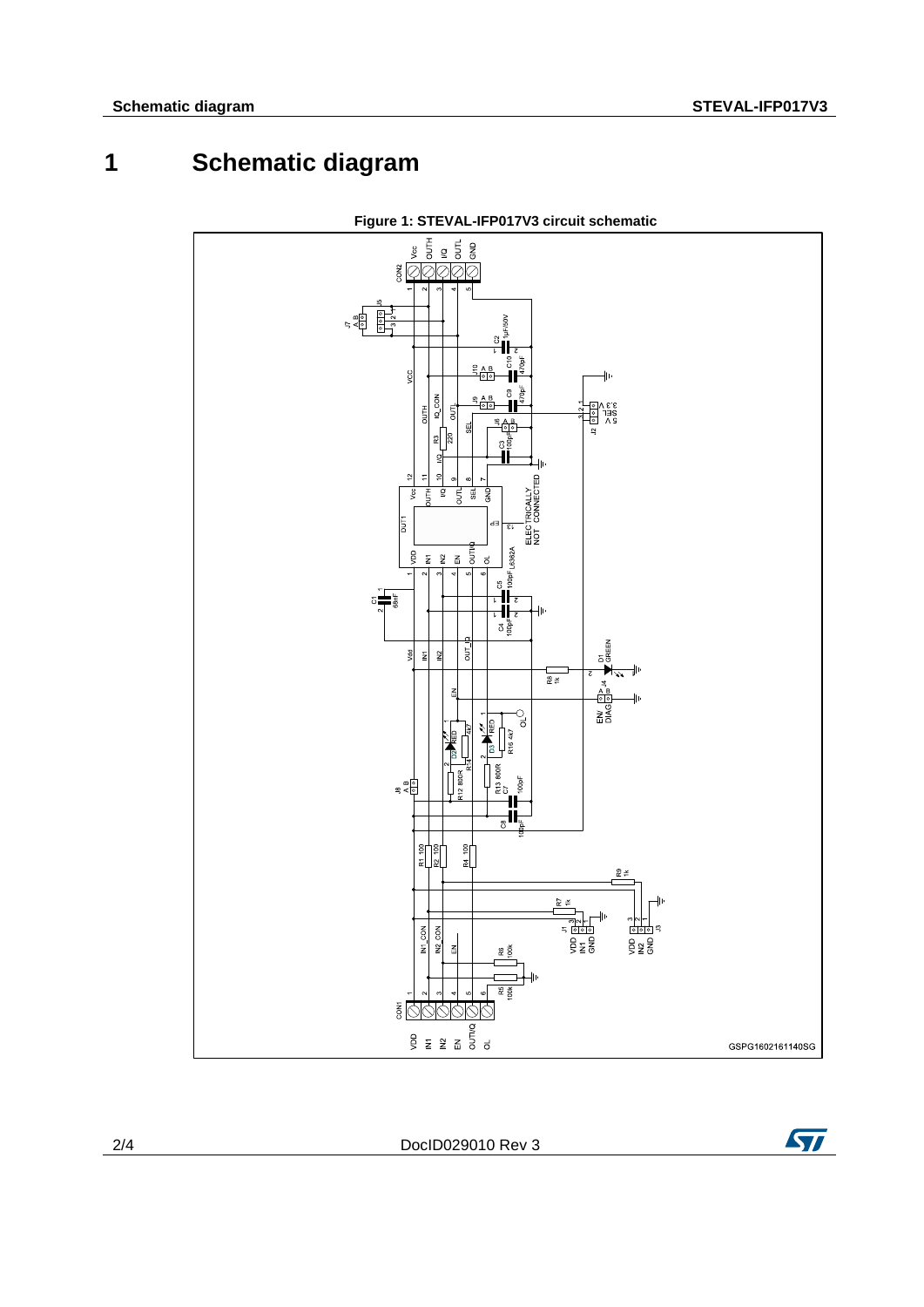## **2 Revision history**

**Table 1: Document revision history**

| Date        | <b>Version</b> | <b>Changes</b>                                                      |
|-------------|----------------|---------------------------------------------------------------------|
| 16-Feb-2016 |                | Initial release.                                                    |
| 18-Feb-2016 | 2              | - Updated document title and features.<br>- Minor text corrections. |
| 06-May-2016 | 3              | - Updated board photo on the cover page.                            |